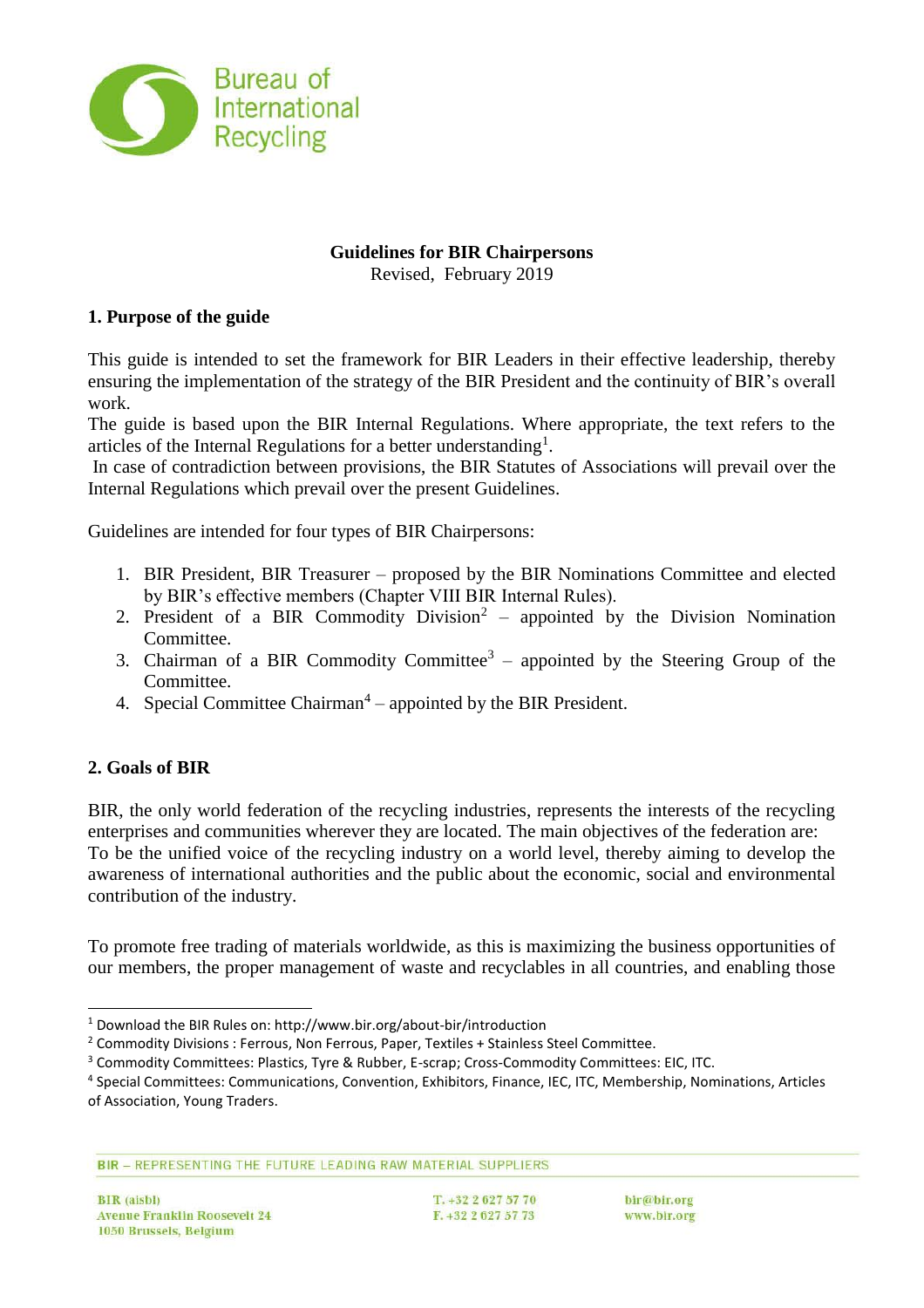

member companies that need it to implement environmental sound management in the running of their operations.

- To provide its members with a forum to discuss issues of importance to the development of the recycling industry, thereby proactively addressing the challenges and opportunities provided by the international trading conditions.
- To promote and defend the collective interests of the members of the Federation pertaining to the Federation's areas of activity.
- To animate the international network of 40 national associations, working to represent their interests in the appropriate international forums and vice-versa assisting them in the national or regional priorities requiring BIR's international view to add a local benefit.
- To provide BIR members with an Arbitration Service, a fast and effective means of resolving commercial disputes.

# **3. Terms of BIR leadership**

The term of BIR leadership, for all positions, is for a period of 2 years that can be renewed once for a period of 2 years.

The Article 7 of the Internal Regulations indicate the necessity of geographical representation of the Commodity Boards and leave open the possibility for the Board to prolong certain mandates over the maximum period of 4 years  $(2x2)$  in the Division's own interest, with a maximum period of 6 consecutive years (recommended) or 8 consecutive years (in exceptional cases).

It is however the priority for the Executive Committee, under the President's Guidance, that the mandates of BIR leaders are to be regularly updated with the intention of welcoming new generations of leaders occupying BIR positions.

The Chairpersons guidelines also apply to Vice Chairs whose role is to support their Chair's efforts. Should a Chairperson not be able to participate in a specific meeting, one of the Vice Chairs as appointed should be assigned by the Chair to assume *in absentia* the duties of the Chairperson.

A Chairperson cannot delegate his participation to the Executive Committee (participation limited to BIR President, Treasurer, Division Presidents, appointed Commodity Chairs, and Director General), and/or the Advisory Council (all BIR leaders).

#### **4. Duties and responsibilities in general**

As leaders of BIR, Chairpersons are asked to perform their service in line with BIR Articles of Association, BIR Internal Rules (IR).

BIR - REPRESENTING THE FUTURE LEADING RAW MATERIAL SUPPLIERS

T. +32 2 627 57 70  $F. +3226275773$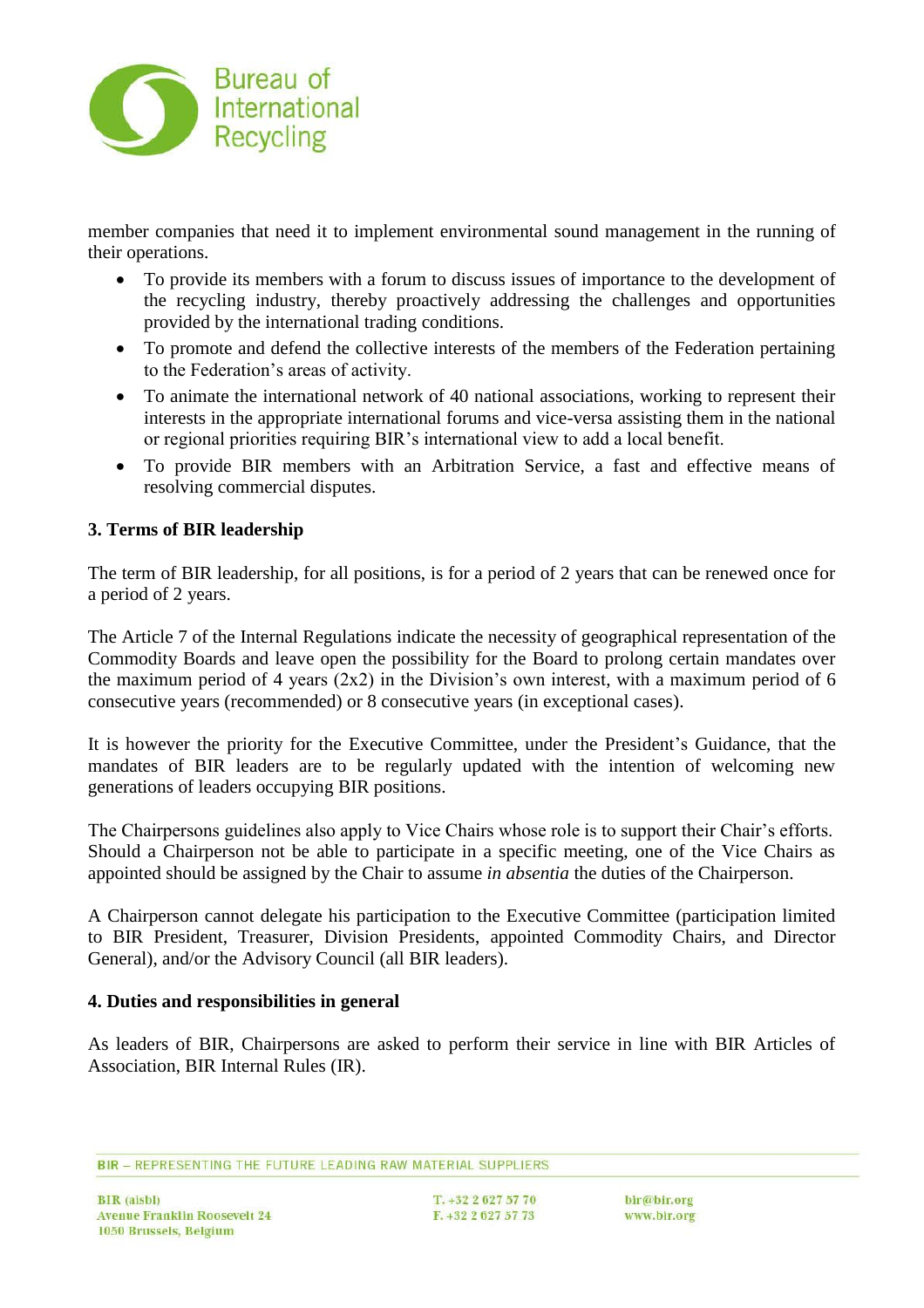

Furthermore, as official representatives of BIR, Chairpersons are requested to perform their duties within the codes of ethics and the BIR antitrust rules<sup>5</sup>, with respect and fairness.

A Chairperson finding the responsibility difficult to bear will work with the BIR President to find a constructive way forward.

A Chairperson responds as soon as possible to requests from the BIR Secretariat. Time is of the essence in this Question & Answer relation.

## **5. A Chairperson is a BIR representative**

A Chairperson may be called by the BIR President and/or the BIR Director General to represent BIR at specific events. In that case, BIR will shoulder, subject to BIR Director General's prior approval, the main costs related to the mission (see reimbursement table in Annex 1 that is provided as guideline for acceptable costs).

A Chairperson can receive an invitation to intervene at specific events. It is the duty to inform the BIR President and BIR Director General of such occasions prior to the event and check that a BIR participation is adequate. BIR does expect from the Chairperson that they properly represent BIR, however BIR will not fund such occasions. If speaking on behalf of BIR, the text and/or the slide deck presented needs to be checked by the Secretariat.

A Chairperson is a point of contact for our media partners. As such, a Chairperson should make him/herself available for interviews or discussions about the commodity market they represent.

As updating commodity news and market information is a core value of BIR Conventions, it is also expected from Chairpersons that they do not hesitate to engage with the media present at BIR Conventions. Planned media outreaches should be organised with the BIR Secretariat, however, in a Convention framework, Chairpersons should be aware that questions can be asked by the media at any time.

In all cases of BIR representation, the BIR Secretariat will provide, on demand, the Chairperson with all necessary BIR communications material. The Chairperson will ensure that the BIR Secretariat receives a copy of any speech, interview, or presentation before it is made public, giving the Secretariat a chance to review all communication material for the consistency of BIR messaging.

l

T. +32 2 627 57 70  $F. +3226275773$ 

<sup>&</sup>lt;sup>5</sup> See "Guidelines governing BIR Meetings and BIR Representatives"

BIR - REPRESENTING THE FUTURE LEADING RAW MATERIAL SUPPLIERS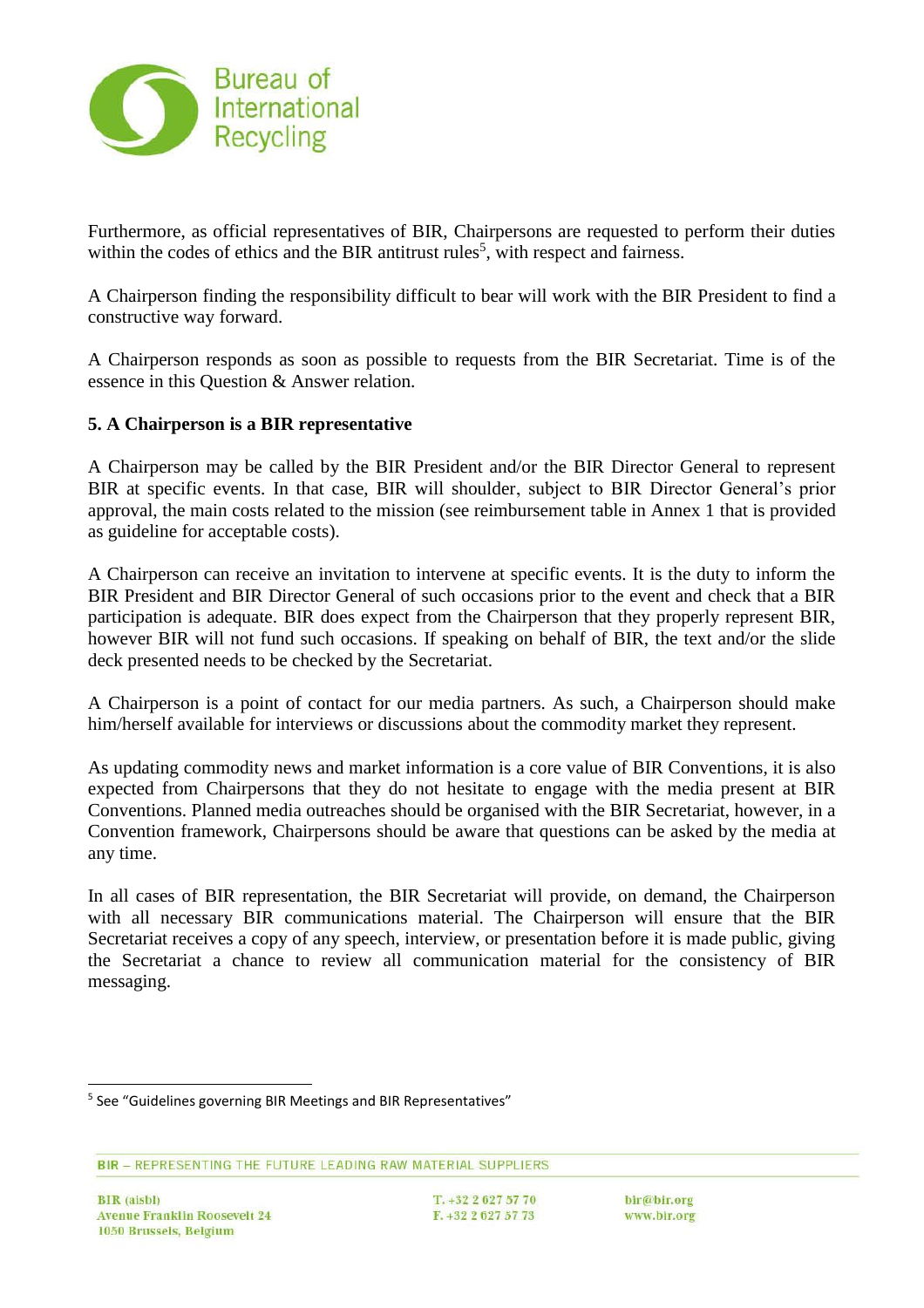

Chairpersons should be aware and should make use of the BIR branding guidelines agreed by the Executive Committee of BIR. The BIR Secretariat will provide any necessary BIR template on request.

## **6. Guidelines for meetings at BIR Conventions**

BIR Division Boards and Commodity Committees Steering Teams meet at least twice a year at the occasion of the BIR Conventions. These meetings are occasions to be used to plan ahead for the agenda of the meetings at the next Convention. Additional meetings can be called in between the meetings that take place during the BIR Conventions. Those intermediate meetings can be in person or by means of video or telecommunications tools.

At the BIR Convention in May/June (lasting 1+3 days), it is advised to initiate the discussion with Division Board or Committee Steering Team the program of the next BIR October Round Table, and plan how speakers and the program will be defined<sup>6</sup>.

At the BIR Round-Table Sessions in October (lasting 1+2 days) it is advised to initiate the discussion with Division Board or Committee Steering Team the program of the next BIR May/June Convention, and plan how speakers and the program will be defined<sup>7</sup>.

In order to be invited to attend a meeting all former BIR Presidents, former Board Presidents and any other guest have to be invited by the respective Division Presidents and Committee Chairmen.

All guests invited to BIR meetings have a role as observers. While they are allowed to participate in the discussions, the decisions will rest with the members of the Board and its President.

#### **7. Interaction with other BIR Divisions & Committees**

Chairpersons have to interact with the Young Traders Committee to ensure the representation of a Young Trader on their Board / Steering Group.

Chairpersons should also ensure to be present or have a representative in selected BIR Special Committees, such as Finance, Communications, Convention, etc…, so as to inform their Boards and Steering Groups on all important matters discussed in these Committees.

BIR - REPRESENTING THE FUTURE LEADING RAW MATERIAL SUPPLIERS

l

<sup>6</sup> For the October sessions, ideally speakers will be defined before the end of June, and the agenda finalised at least 4 weeks before the event.

 $^7$  For the May/June sessions, ideally speakers will be defined before end of January, and the agenda finalised at least 4 weeks before the event.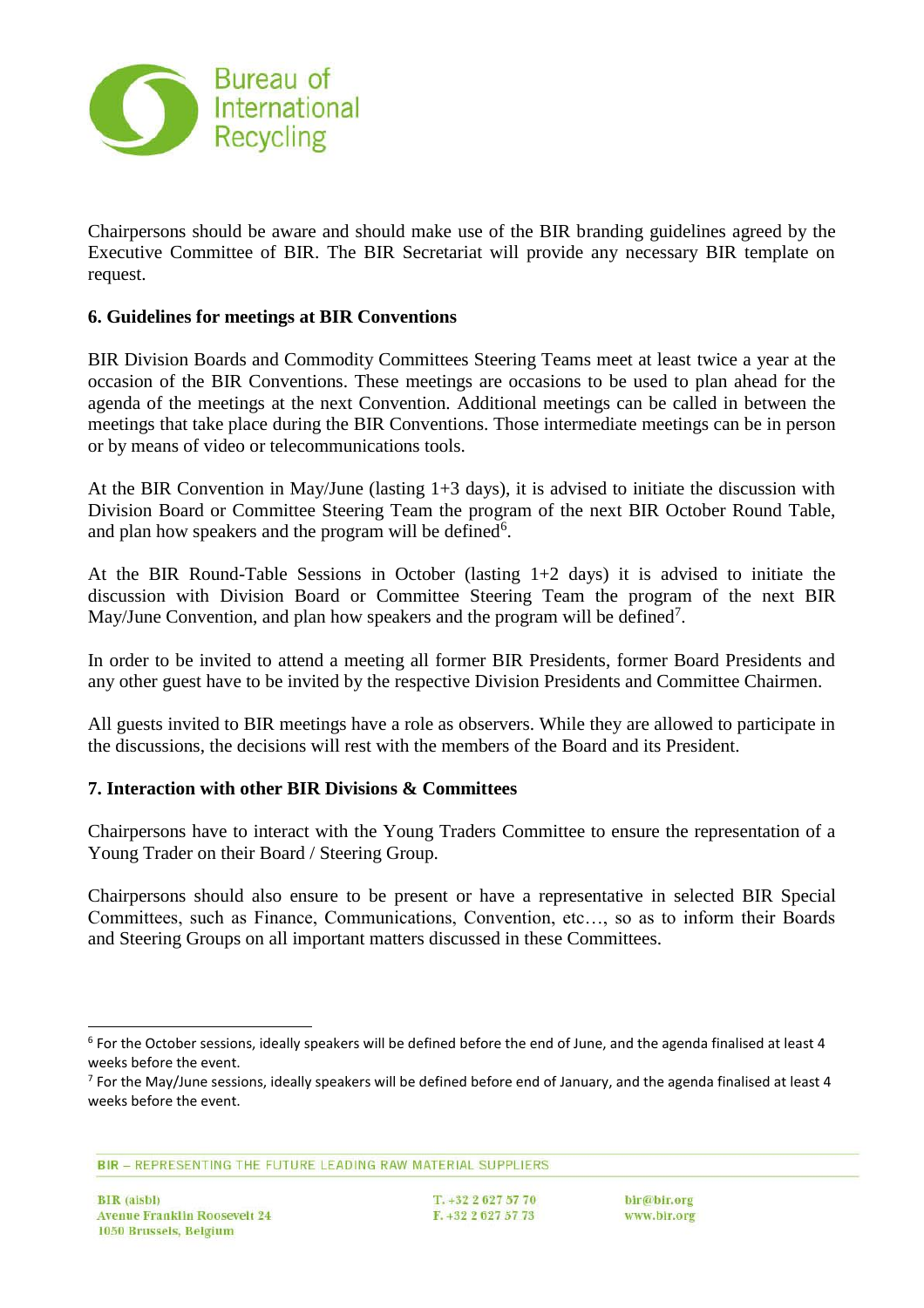

Presidents of BIR Divisions are *de facto* members of Special Committees, and are advised to name representatives to selected special committees. *In absentia* of a representative, the BIR Secretariat can assist Division Presidents to summarize the decisions reached by Special Committees.

## **8. General Delegates (art. 9 IR)**

A BIR Division President and the Chairman of the Stainless Steel Committee are required to designate a General Delegate who will be in charge in following the administrative work and the decisions and actions requested by the Division Board of the Committee Steering Group.

The Chairperson will ensure that the General Delegate will write the board/meeting draft Minutes in a reasonable amount of time (max 4 weeks after official meetings) (see Annex 2 for process leading to finalising Minutes of meetings).

## **9. BIR Arbitration Service**

"The president of each Commodity Division and the chairman of each Commodity Committee of BIR shall be, for the entire duration of their mandate, *ipso jure* (automatically) Vice-Chairmen of the Arbitration Committee and members of the Arbitration Panel." (Article 3, BIR Arbitration Rules $\delta$ ).

Chairpersons may be called upon to lead Arbitration cases relevant to their field of business expertise<sup>9</sup>.

When Parties name their own Arbitrator(s), the Chairperson will help the BIR Secretariat to ensure the independency of view of the persons named.

The Chairperson should assist the BIR Secretariat to determine experienced and knowledgeable Arbitrators, when required by the BIR Secretariat.

Chairpersons intervening as member of an Arbitration panel will be rewarded with a minimum 500€ fee (covering 5 hours) + 100€ for any additional hour spent on a case.

## **10. Advice from your predecessors in chairing BIR meetings**

Since the beginning of BIR in 1948, literally hundreds of meetings have been held by your predecessors. Hereunder, you will find a list of learning and advice that we have gathered from them over the years until very recently.

BIR - REPRESENTING THE FUTURE LEADING RAW MATERIAL SUPPLIERS

l

<sup>8</sup> Download the BIR Arbitration Rules: http://www.bir.org/membership/bir-rules-of-arbitration/

<sup>9</sup> **Nota Bene**: Presidents of BIR Divisions and Chairmen of Commodity Committees are *de facto* Arbitrators in case the commodity represented in the Arbitration is relevant to their Division or Committee.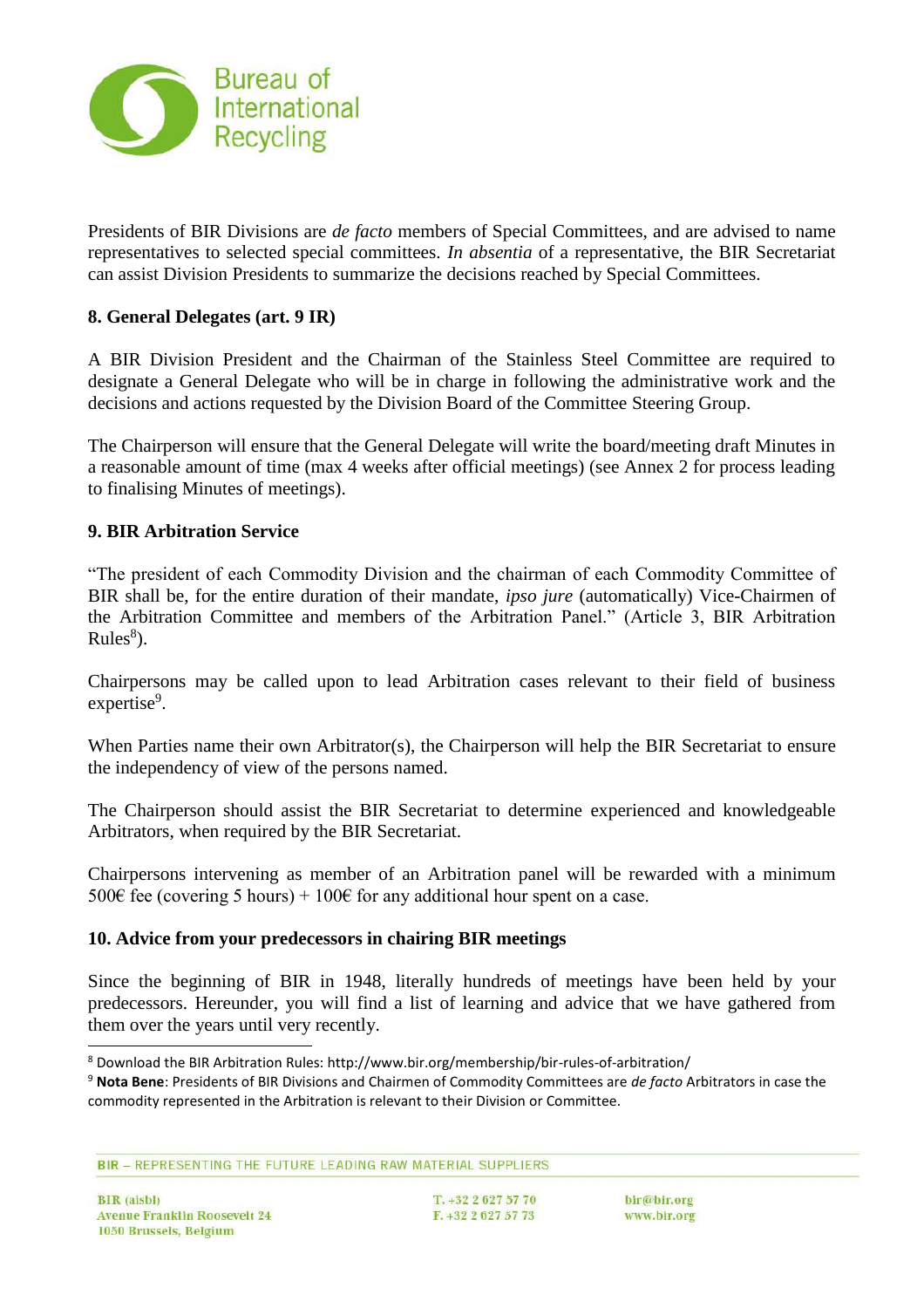

Before a meeting:

- The date, time, place and agenda for the meeting are proposed by the Secretariat, are agreed with the Chairperson and circulated in good time to Board/ Steering Committee members.
- Inform Board / Committee members of the speakers' / panellists' biographies and topics of their presentation / discussion.
- Make sure that the General Delegate is aware of the BIR internal rules.
- Prepare the presentation of speakers using their speaker biographies and, if possible, having a pre-meeting discussion with them.

During a meeting:

- Ensure that each speaker is introduced to you by BIR staff when they arrive at the venue and, as necessary, ask questions concerning their presentation or biography.
- Endeavour to start the meeting on time ask everyone to sit down, put mobile phones on silent, and set the scene for the meeting.
- It is recommended for the Chairperson to arrive 15 minutes before the start of the Board / Committee Steering meeting.
- Board / Committee Steering meetings are scheduled to take place before the respective Plenary & Committee Meetings, so as to prepare and coordinate the subsequent public meetings.
- Keep track of time and if time permits, give a short wrap up of the meeting, thanking, as appropriate, all participants. Preparations for the next Board / Committee Steering meeting: it is ideal if, at the occasion of the meeting, members are proposing speakers or panelists for the following BIR Convention.
- Remind the participants with the necessity to read and comply with the BIR antitrust rules<sup>10</sup>
- Circulate a list of presence and have it signed by participants.

l

T. +32 2 627 57 70 F. +32 2 627 57 73 bir@bir.org www.bir.org

<sup>&</sup>lt;sup>10</sup> See "Guidelines governing BIR Meetings and BIR Representatives"

BIR - REPRESENTING THE FUTURE LEADING RAW MATERIAL SUPPLIERS